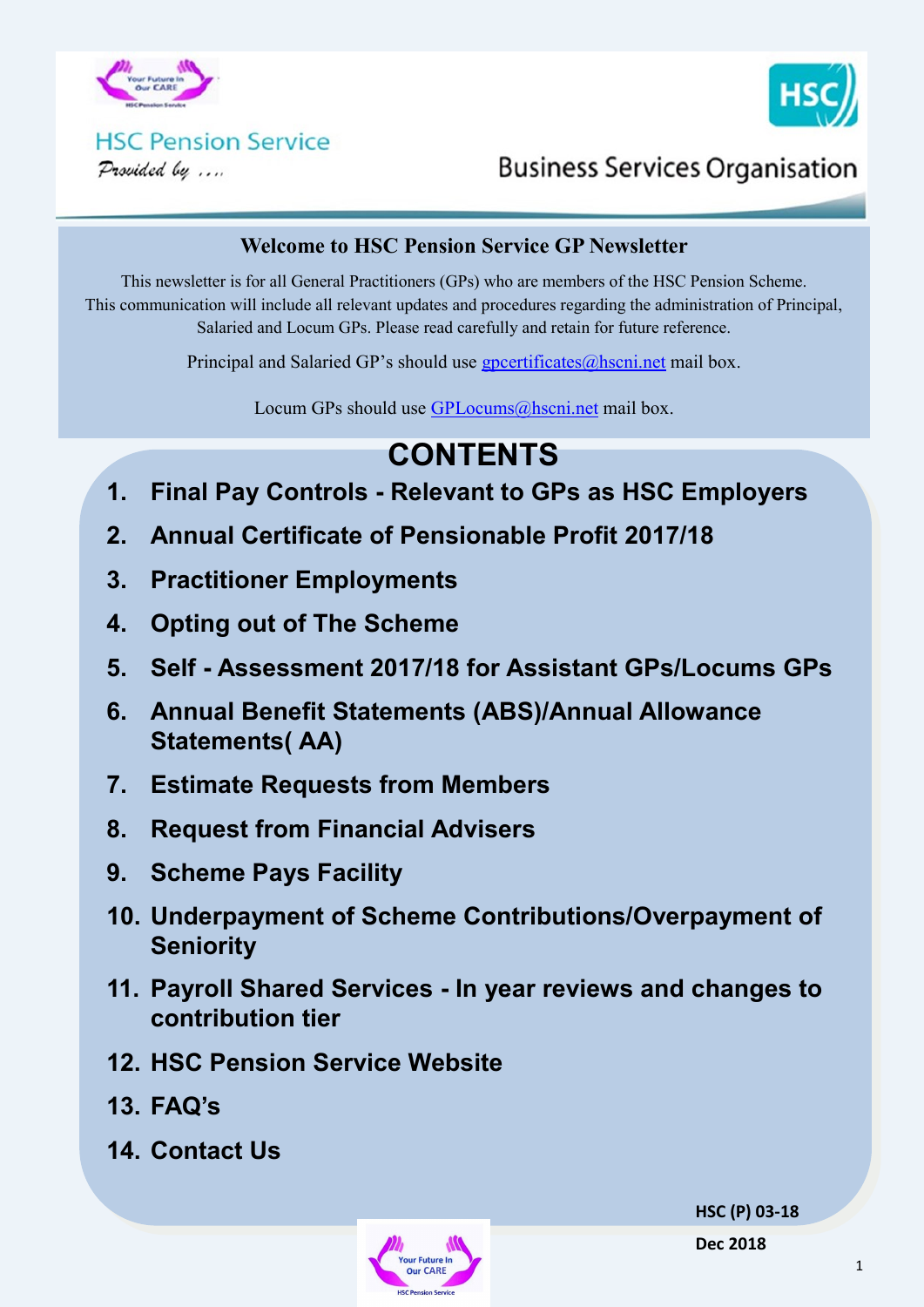### **1. Final Pay Controls - Relevant to GPs as HSC Employers**

We draw your attention to Final Pay Controls and Employer Charges.

Final pay control is applicable ONLY to all members of the 1995 Section (or transitional CARE members with 1995 service who retain their Final salary link) of the HSC Pension Scheme who retire with entitlement to **officer benefits**. This includes non-GP providers and independent healthcare provider employees.

If a member receives an increase to pensionable pay that exceeds the allowable amount in any of the three years prior to their last day of service, the employing authority that awarded the excess pay will be liable for a final pay control charge.

Full details of Final Pay Controls and Employer Charges Factsheet including worked examples are available [here.](http://www.hscpensions.hscni.net/download/Final-Pay-Controls-and-Employer-Charge-Factsheet.pdf)

### **2. Annual Certificate of Pensionable Profit 2017/18**

The Annual Certificate of Pensionable Profit for 2017/18 was sent to Accountants on 31<sup>st</sup> August 2018. GPs have a responsibility to ensure that the completed certificate reaches HSC Pension Service by the due date of  $28<sup>th</sup>$  February 2019.

**\*Please note change of process \* If you are sending a cheque to cover underpaid contributions please ensure it is made payable to HSC Pension Scheme Account**

All returns should be sent to [gpcertificates@hscni.net](mailto:gpcertificates@hscni.net)

#### **3. Practitioner Employments**

A reminder that GPs must either pension all of their practitioner employments or opt out of all of their practitioner employments. This means that GPs cannot choose to pension some of their practitioner employments and opt out of others.

If a GP has an added years contract this must be paid across all employments. A GP will normally be expected to pay the contributions until their chosen end age. If the GP no longer wishes to pay towards the added years contract they can cease paying contributions by confirming this in writing to HSC Pension Service for approval. GPs will be credited with the pro rata amount up to the date of ceasing the contract. Accountants should send a revised Payment on Account (POA) to reflect any changes to monthly deductions.

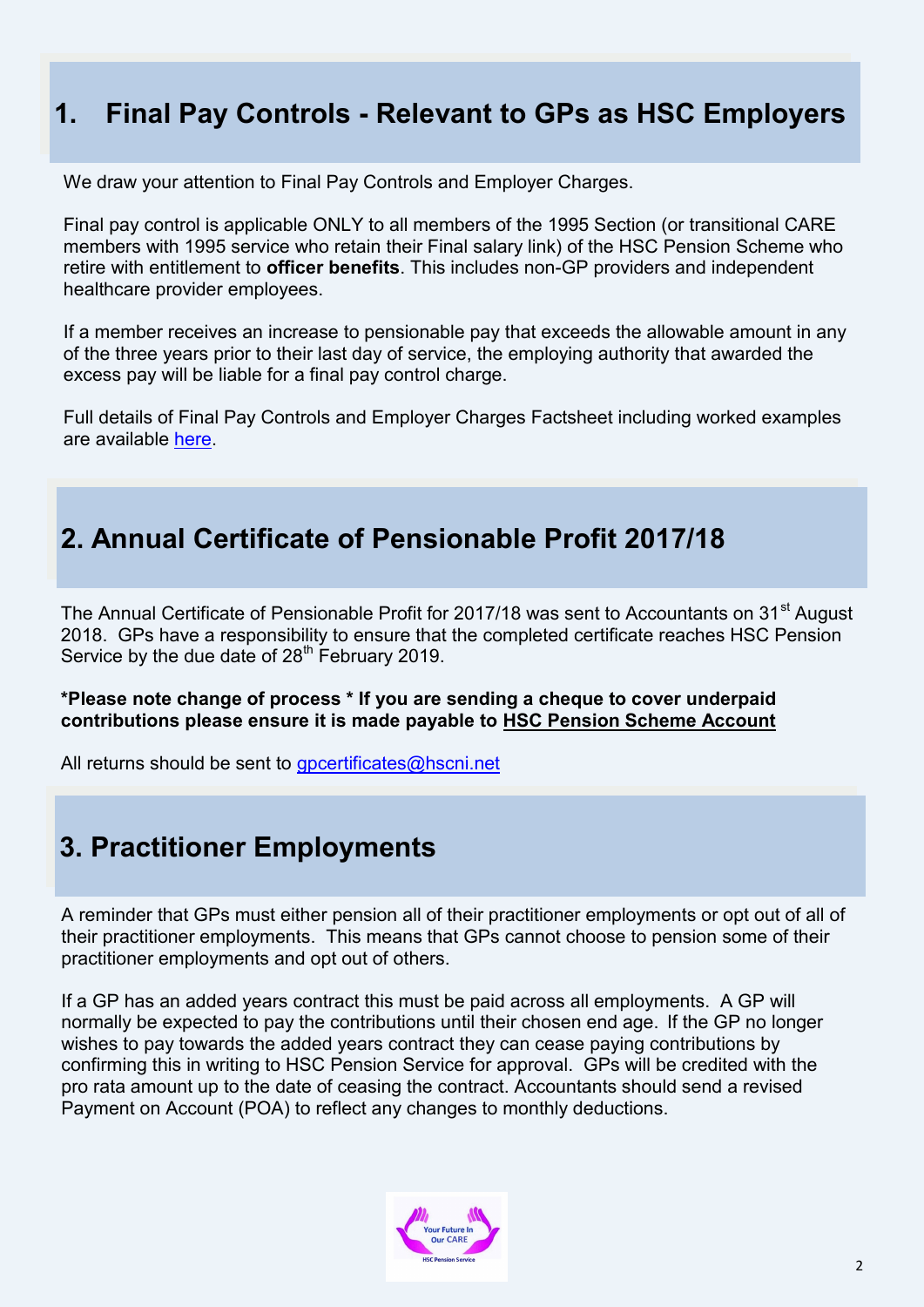# **4. Opting out of The Scheme**

If a GP wishes to opt out of Scheme Membership form [SD502](http://www.hscpensions.hscni.net/download/Scheme%20Forms/SD502.pdf) should be completed for each Practitioner post. This will include added years contracts. If a GP wishes to recommence scheme membership form [SS14](http://www.hscpensions.hscni.net/download/Scheme%20Forms/SS14-Oct-18-1.pdf) should be used. If the break between periods of pensionable employments is more than 365 days the added years contract will not be reinstated. Revised POA should be submitted throughout the year for any changes to pensionable pay.

#### **5. Self - Assessment 2017/18 for Assistant GPs/Locums GPs**

Self-Assessment 2017/18 for Assistant GPs/Locum GPs is available on our website at: Self-[Assessment](http://www.hscpensions.hscni.net/practitioners/salaried-3/)

The completion of this form enables HSC Pension Service to reconcile earnings and contributions for 2017/18 year so that pension records can be updated with accurate information.

*N.B. Members of the 2015 scheme should be aware that if you started or ended with practice in year and have not completed 365 days practitioner employment you should annualise your earnings figure to set the contribution tier. This is covered in more detail in the Guidance Notes for the Annual Certificate of Pensionable Profit and the Self-Assessment form.*

### **6. Annual Benefit Statements (ABS)/Annual Allowance Statements( AA)**

Some GPs have already received their Annual Allowance Statements for 16/17. The team are continuing to complete Annual Allowance Statements for those GPs where the Annual Statement of Pensionable Profit 16/17 has been finalised . The ABS will be available on the Member Self Service portal (MSS) and will show the value of benefits accrued and any potential death benefits. **MSS will not show yearly earnings**. Any request for additional estimate benefits may incur a charge. HSC Pension Service [Schedule of Charges](http://www.hscpensions.hscni.net/file/schedule-of-charges-member-pdf/) provides further information. Ill Health and voluntary early retirement estimates will continue to be processed upon request.

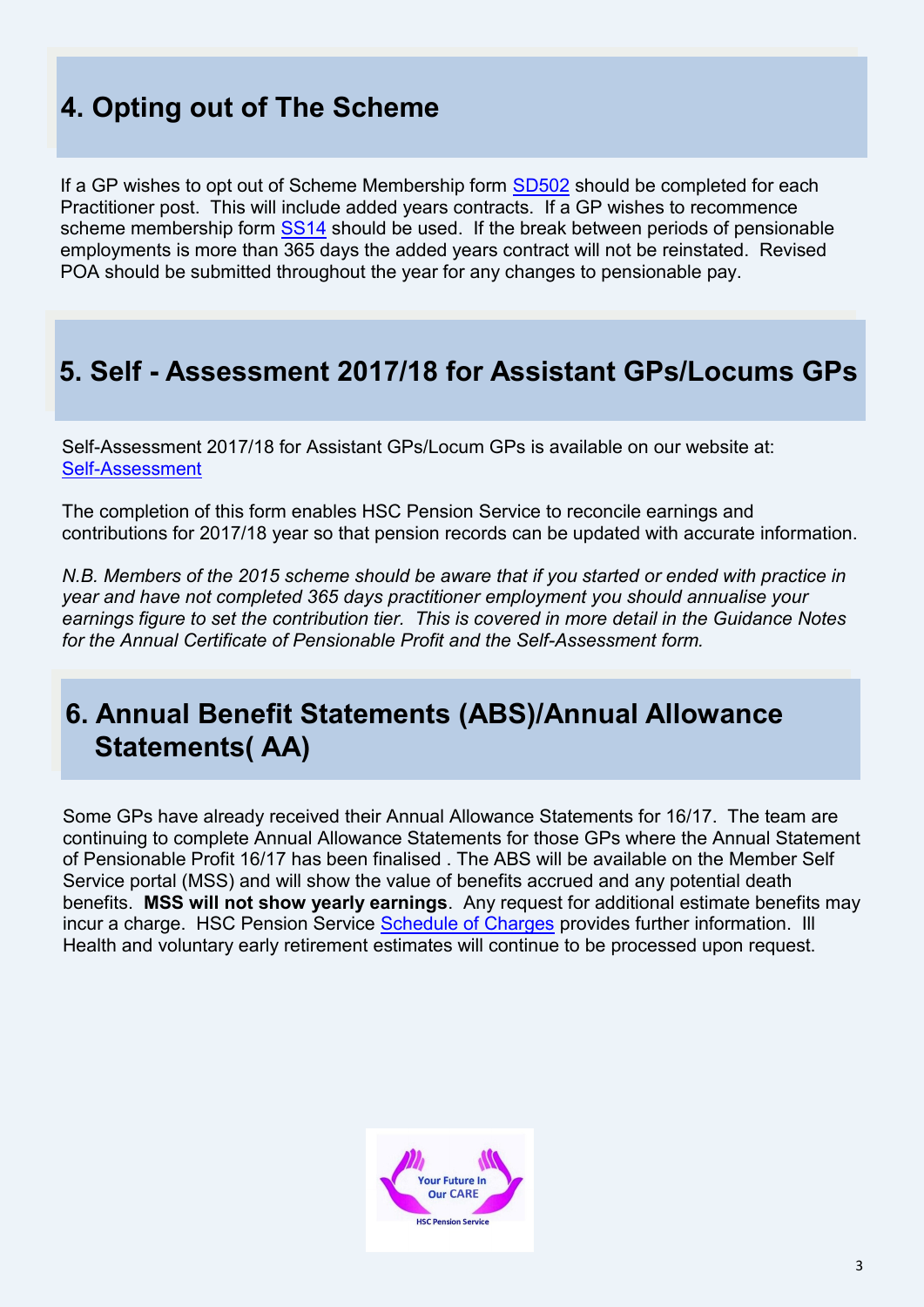# **7. Estimate Requests from Members**

Following on from point 6 all requests for Estimates of Benefits will be answered with the most recent available Annual Benefit Statement rather than duplicating work. We hope Members will understand that this is the fastest most efficient way of dealing with the huge volume of such requests.

In certain circumstances, such as Voluntary Early/Age/Ill Health Retirement, in the current financial year we may still provide an Estimate to the current date.

### **8. Request from Financial Advisers**

We are happy to provide the above information i.e. ABS / AA statements to your Financial Adviser as long as we have your authority to do so on file. However, we must clarify that requests for additional information outside of standard responses may be subject to a charge of £30 in line with our Schedule of Charges.

# **9. Scheme Pays Facility**

Scheme Pays elections should be submitted by the deadline of  $31<sup>st</sup>$  July in the year following the tax year. We will accept Scheme Pays election after this date if we receive the election within 1 month from the date the Annual Allowance statement was produced.

Form [SPE2](http://www.hscpensions.hscni.net/download/Scheme%20Forms/member_forms/SPE2..pdf) should be used if you want to make an election. Please note that the amount recorded at Part B is the amount of the charge you want HSC Pension Service to pay to HMRC on your behalf and not the total breach over the Annual Allowance threshold.

Further information about the Scheme Pays facility is available [here.](http://www.hscpensions.hscni.net/scheme-pays/)

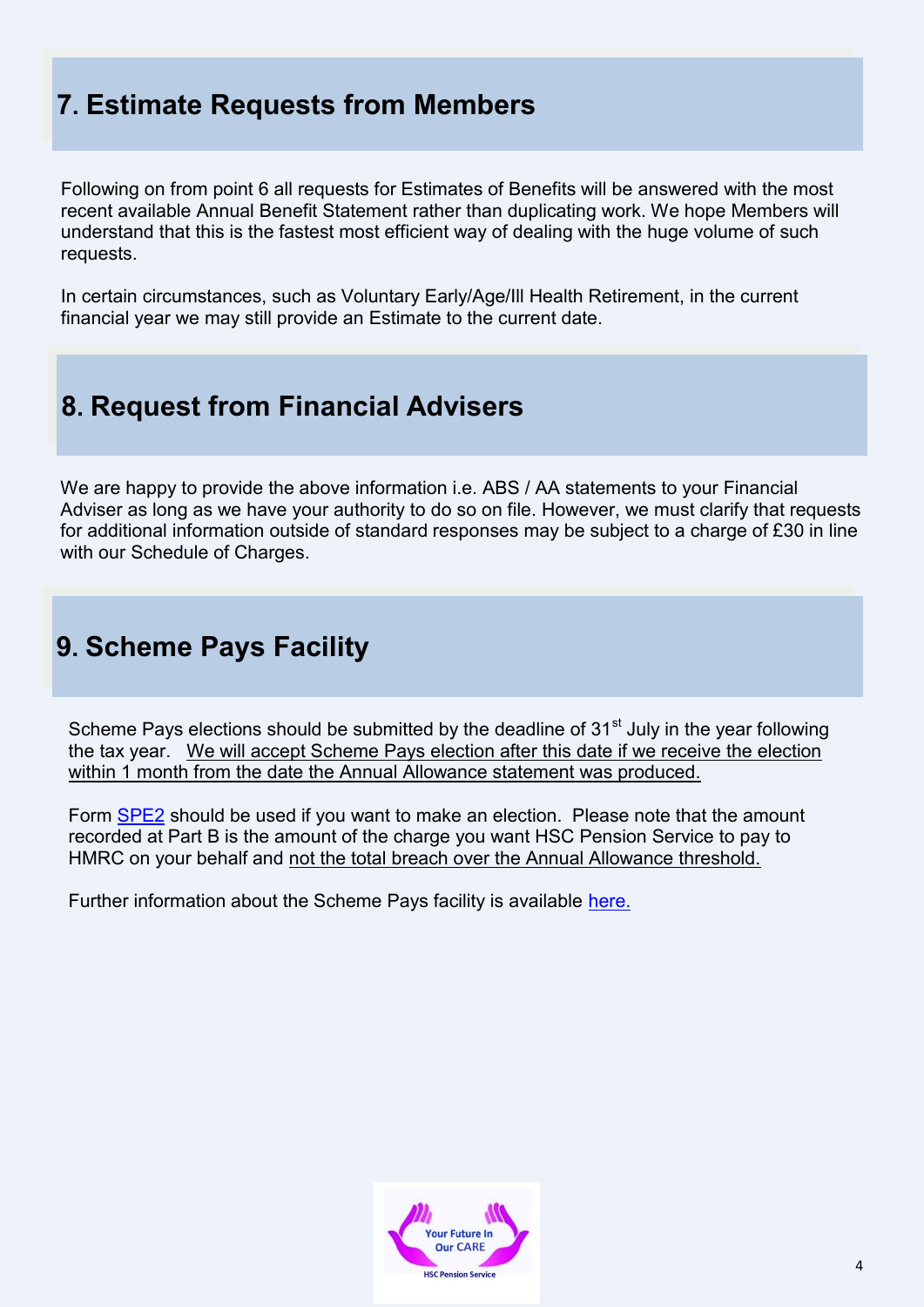# **10. Underpayment of Scheme Contributions/Overpayment of Seniority**

Recently, and for various reasons, some practices have closed and/or patient lists have been taken over by other practices. HSC Pensions are not always aware of these arrangements in advance.

We are therefore unable to offer long periods to repay underpaid contributions or overpayments of seniority. For 17/18 Annual Certificates, due by 28<sup>th</sup> February 2019, if the full amount cannot be deducted in the first available payment run after the Annual Statement has been produced, then in order to facilitate the practice, we can offer a maximum of 3 months in which to repay.

For current 18/19 year and subsequent years it is therefore important that Payment on Account submissions accurately reflect the prospective earnings and any changes to be informed by a revised Payment on Account in year.

Accountants please note :

- If a GP opts out of the pension scheme they should complete form SD502 (opting out of scheme), you should submit a revised POA to reflect the reduction. If the GP opts back into the scheme in that year, the GP should complete form SS14 (Joining scheme) and a further POA should be submitted to reflect the increase.
- Please ensure that NI Numbers are submitted on the POA

# **11. Payroll Shared Services - In year reviews and changes to contribution tier**

#### **In Year Reviews**

Many GPs will now have practitioner employments managed by BSO Shared Services Payroll function. As part of their work they complete payroll 'in year reviews' to determine if members are paying the correct rate of contributions. As GPs submit at year end either a Type 1 Annual Certificate of Pensionable Profit or a Type 2 Annual Certificate - Self Assessment of Tiered contributions, we have asked shared services payroll to exclude GPs from this review process. We will continue to reconcile all the employments and contributions following submission of the Annual Certificate and communicate the outcome to you or your accountant. If you have any queries regarding this process please email: [gpcertifcates@hscni.net](mailto:gpcertifcates@hscni.net)

#### **Contribution Tier**

It has been agreed with shared services that if a GP feels that their contribution tier is incorrect they can ask us to contact shared services on their behalf to change the tier. We will do this after we have checked the rate and confirmed that any change is appropriate. Requests for changes should be sent to [gpcertificates@hscni.net](mailto:gpcertificates@hscni.net)

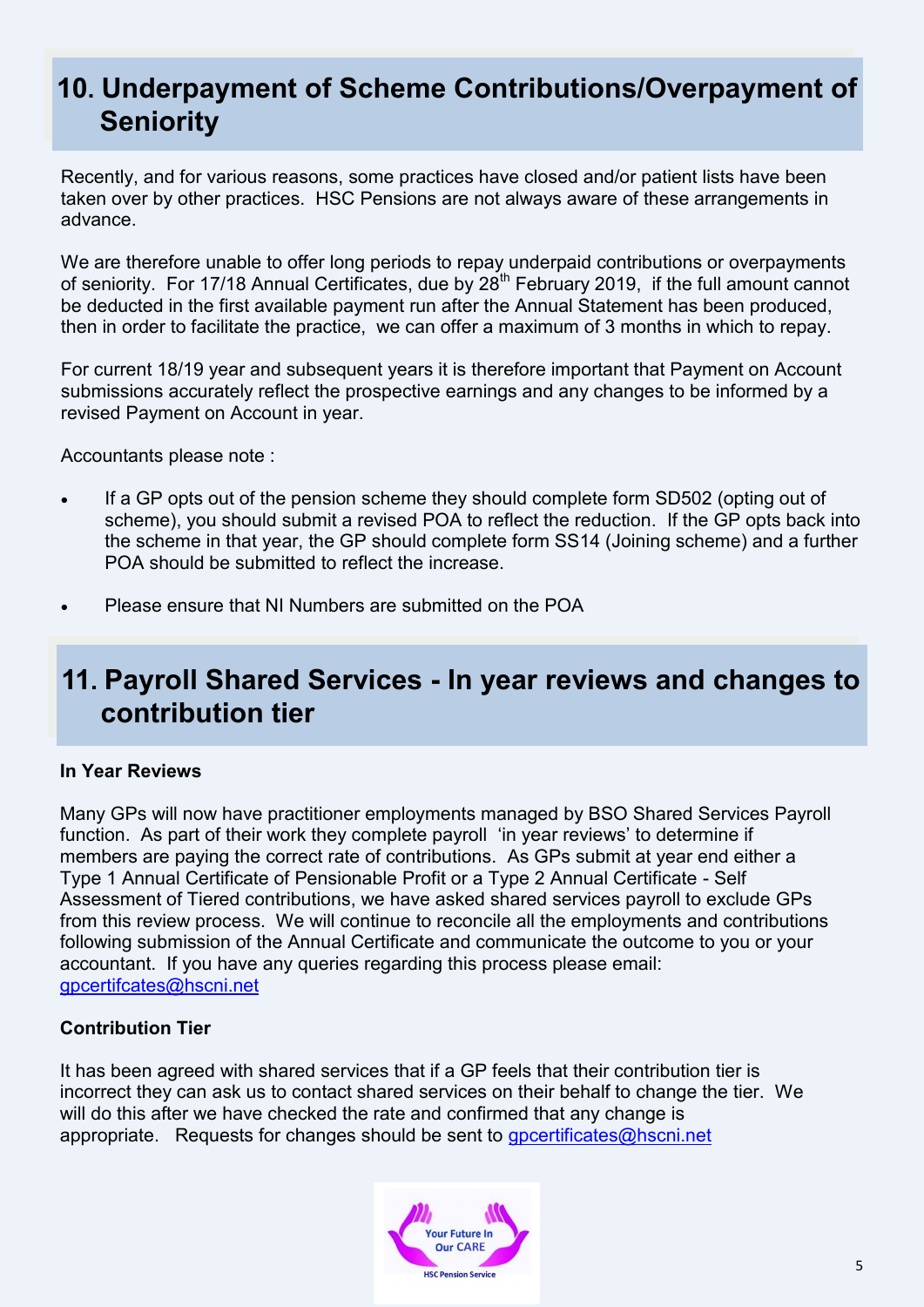# **12. HSC Pension Service Website**

Please visit our website at [www.hscpensions.hscni.net](http://www.hscpensions.hscni.net) regularly for updated forms, latest news, factsheets, scheme guides, calculators and much more. All Newsletters produced each quarter to include Employers, GP Practice Staff, Employer Technical Updates, are published on line. Most of the information you need is available through the Quick Links section of the website.

#### **13. FAQ's**

- **Q.** How can I assess the capital value of my pension for LTA purposes (Lifetime Allowance)?
- **A.** The capital value of your pension is : pension x 20 + lump sum payment and is expressed as a percentage of the available LTA (currently £1.03million).
- **B.** How do I know which Section/Scheme I am currently a member of and what date if any do I move to CARE 2015.
- **A.** Members who were 1995 or 2008 and were within 12 years of their NPA at 01.04.2012 will have their benefits protected in these schemes and will not move to CARE 2015. Members outside these time limits can access our [Pension Reform Tapered Protection](http://www.hscpensions.hscni.net/pension-reform-tapered-protection-calculatorinformation/)  [Calculator 1995/2008](http://www.hscpensions.hscni.net/pension-reform-tapered-protection-calculatorinformation/) and insert date of birth in the 1995 Scheme or 2008 Scheme tabs.